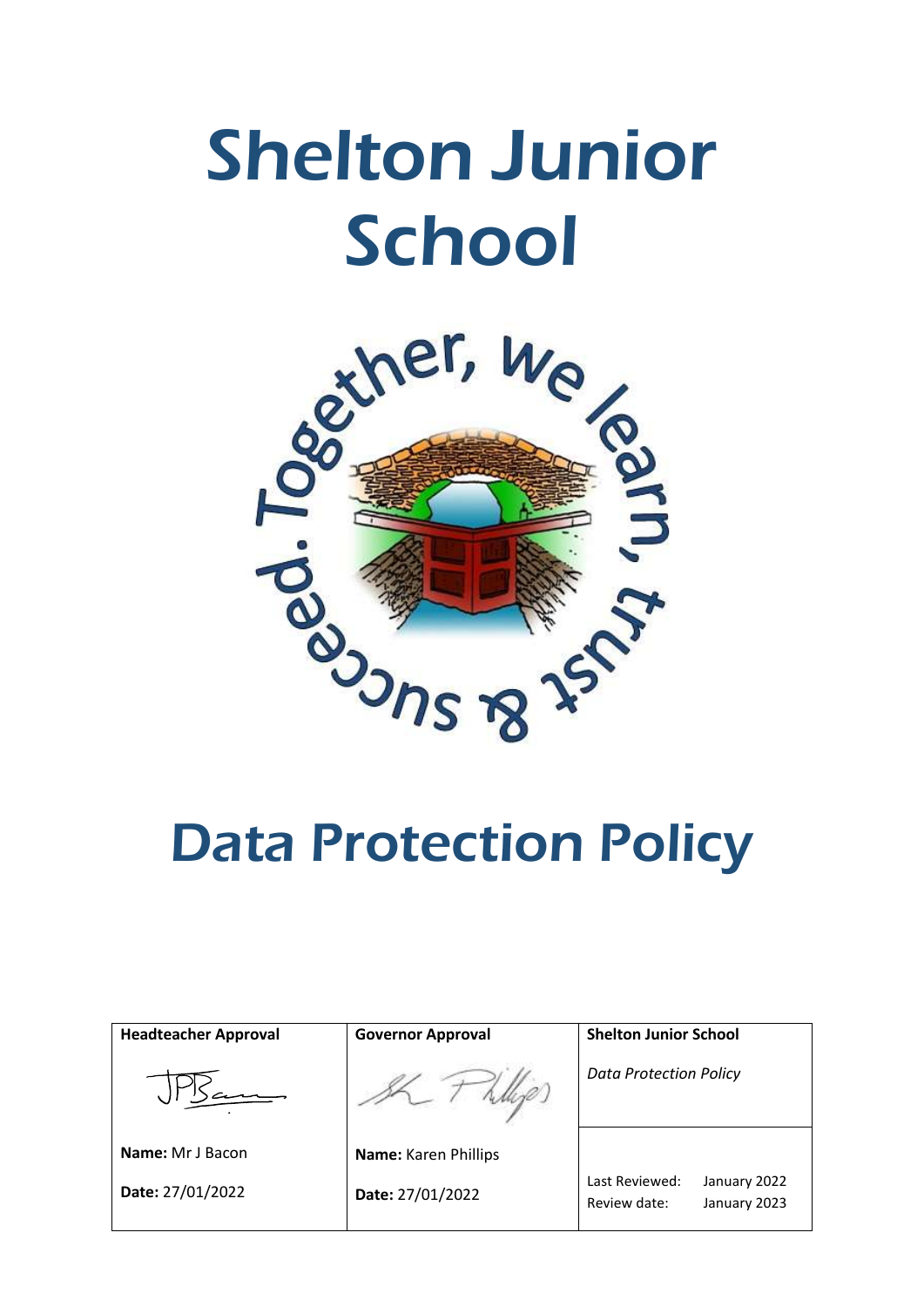# <span id="page-1-0"></span>**Policy review dates and changes**

| <b>Date</b> | By whom | Summary of changes made |
|-------------|---------|-------------------------|
|             |         |                         |
|             |         |                         |
|             |         |                         |
|             |         |                         |
|             |         |                         |
|             |         |                         |
|             |         |                         |
|             |         |                         |
|             |         |                         |
|             |         |                         |
|             |         |                         |
|             |         |                         |
|             |         |                         |
|             |         |                         |
|             |         |                         |
|             |         |                         |
|             |         |                         |
|             |         |                         |
|             |         |                         |
|             |         |                         |
|             |         |                         |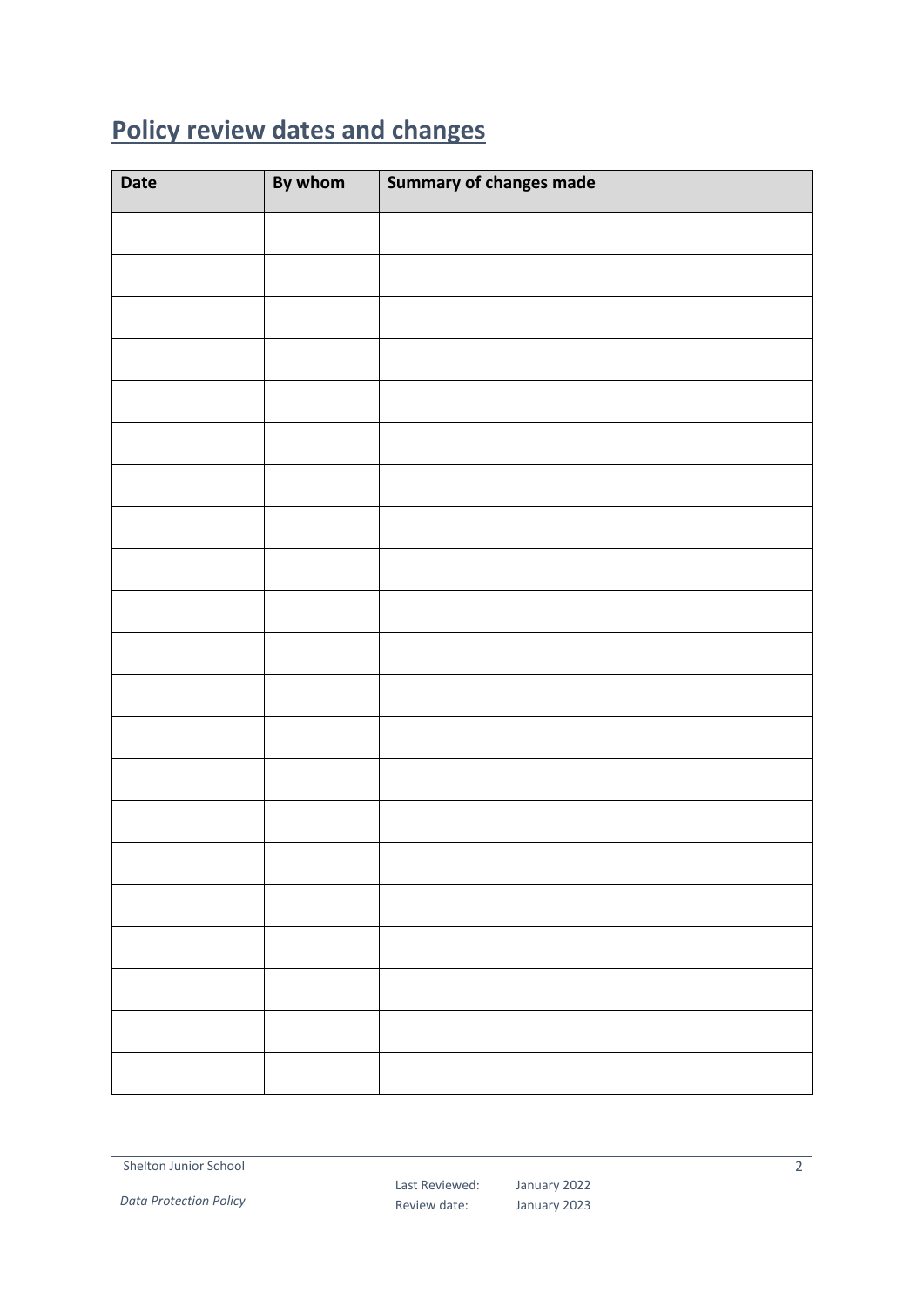# Contents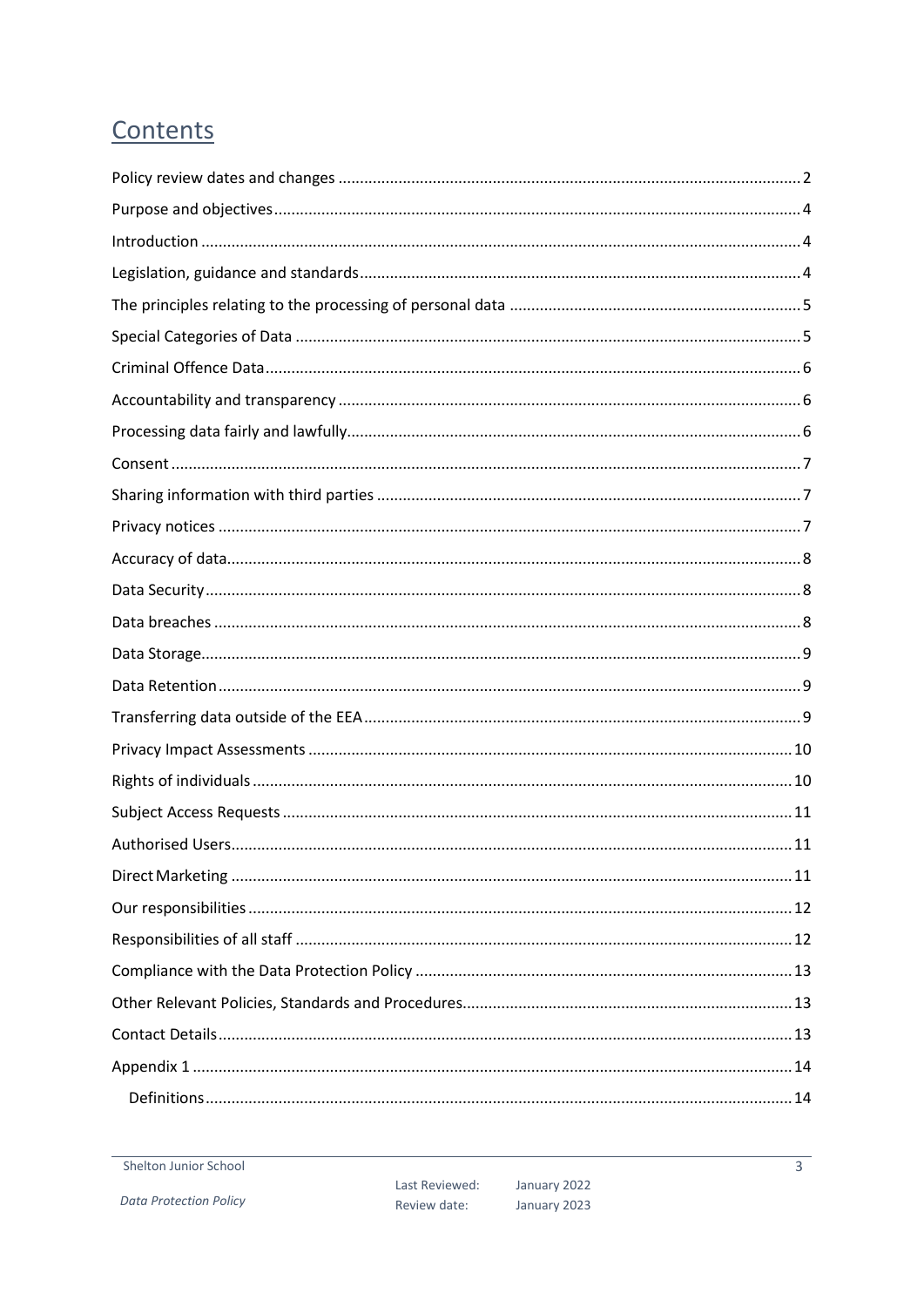# <span id="page-3-0"></span>**Purpose and objectives**

This policy forms part of the School's commitment to the safeguarding of personal data processed by its staff. (Processing has a very broad definition, and includes activities such as creating, storing, consulting, amending, disclosing and destroying data).

Its objectives are:

- To ensure Officers recognise personal data
- To ensure Officers understand the rights of customers in respect of their personal data and the obligations all staff have with respect to personal data.
- To ensure officers comply with data protection laws

#### <span id="page-3-1"></span>**Introduction**

The School processes the personal data of living individuals such as its staff, customers and contractors. This processing is regulated by the General Data Protection Regulation (GDPR) 2016.

It is the duty of the School as a data controller to comply with the data protection principles (see section 4 of this policy) with respect to personal data. This policy describes how the School will discharge its duties in order to ensure continuing compliance with the GDPR in general and the data protection principles and rights of data subjects in particular.

## <span id="page-3-2"></span>**Legislation, guidance and standards**

The School has an obligation to make sure that all information systems and processes meet the terms of all relevant legislation and contractual requirements, including the:

- The General Data Protection Regulation (GDPR) 2016
- The Protection of Freedoms Act 2012
- The Human Rights Act 1998
- Privacy and Electronic Communications Regulations 2000
- E-Privacy Regulation 2018
- Regulation of Investigatory Powers Act 2000
- Indecent display (Control) Act 1981
- Obscene Publications Act 1984
- Copyright, Designs and Patents Act 1988
- Theft Act 1978Common Law Duty of Confidentiality
- Equality Act 2010
- Terrorism Act 2006
- Limitation Act 1980
- The Caldicott Principles
- Copyright, Designs and Patents Act 1988

```
Shelton Junior School
```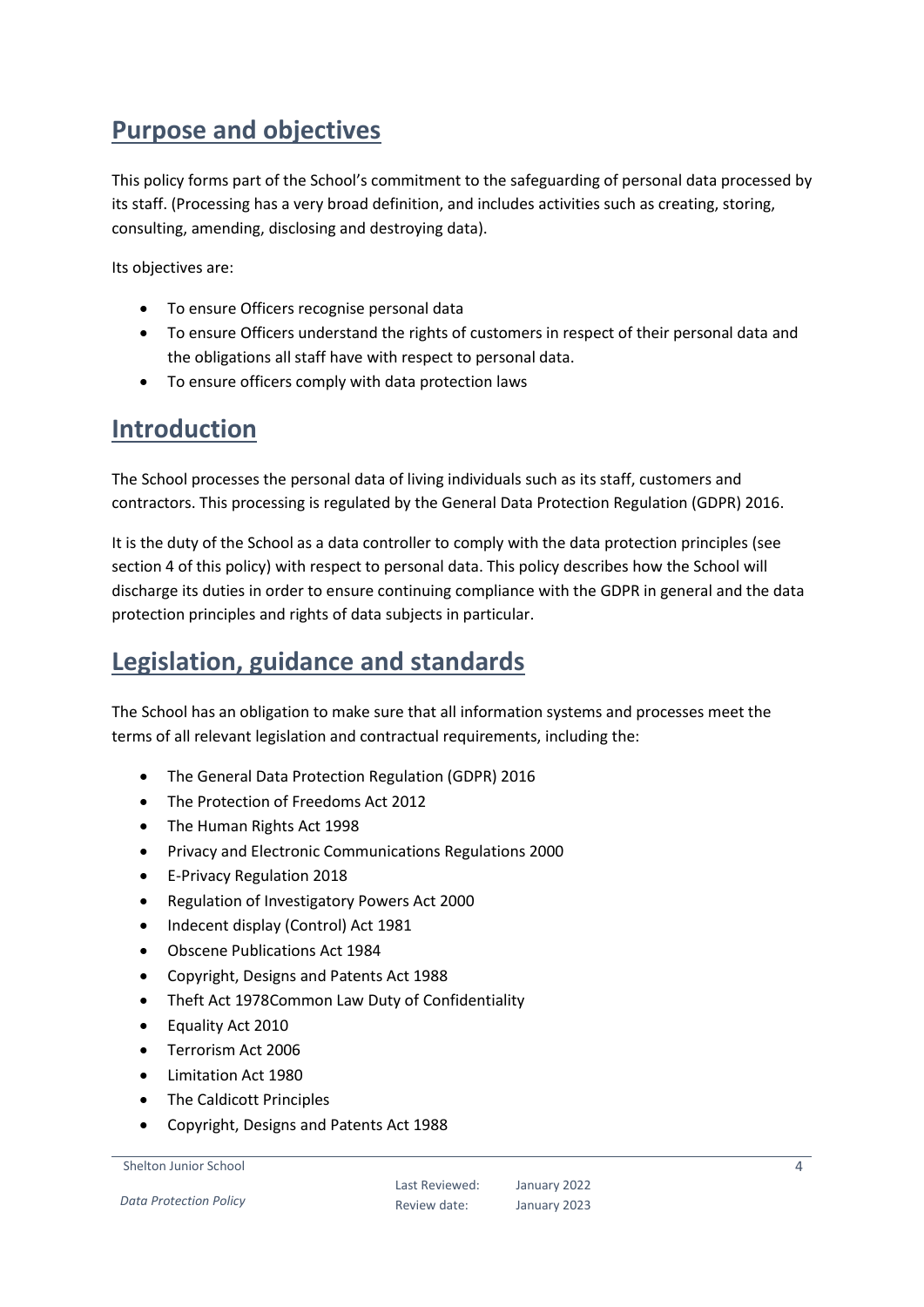- Computer Misuse Act 1990
- Freedom of Information Act 2000
- Government Security Classification Scheme

If you are not sure of your responsibilities under any of these laws, contact the Data Controller John Walker – Solicitor on 0333 7729763 o[r john@jawalker.co.uk](mailto:john@jawalker.co.uk) for further information.

# <span id="page-4-0"></span>**The principles relating to the processing of personal data**

The School shall comply with the principles as stated in Article 5 of the GDPR. All staff must adhere to and comply with these principles at all times when processing any personal data as part of their work. The principles are as follows:

**Lawful, fair and transparent**

Data collection must be fair, for a legal purpose and we must be open and transparent as to how the data will be used.

- **Limited for its purpose** Data can only be collected for a specific purpose
- **Adequate, relevant and not excessive** Any data collected must be necessary and not excessive for its purpose.
- **Accurate** The data we hold must be accurate and kept up to date.
- **Retention** We cannot store data longer than necessary for the purpose in which it is held.
- **•** Security

The data we hold must be kept safe and secure and protected against unauthorised or unlawful processing.

### <span id="page-4-1"></span>**Special Categories of Data**

Special categories of data create more significant risks to a person's fundamental rights and freedoms and as such the GDPR imposing stricter conditions on the processing of such data. Special categories of data include:

- race
- ethnic origin
- politics
- religion
- trade union membership
- genetics
- biometrics
- **•** health
- sexual orientation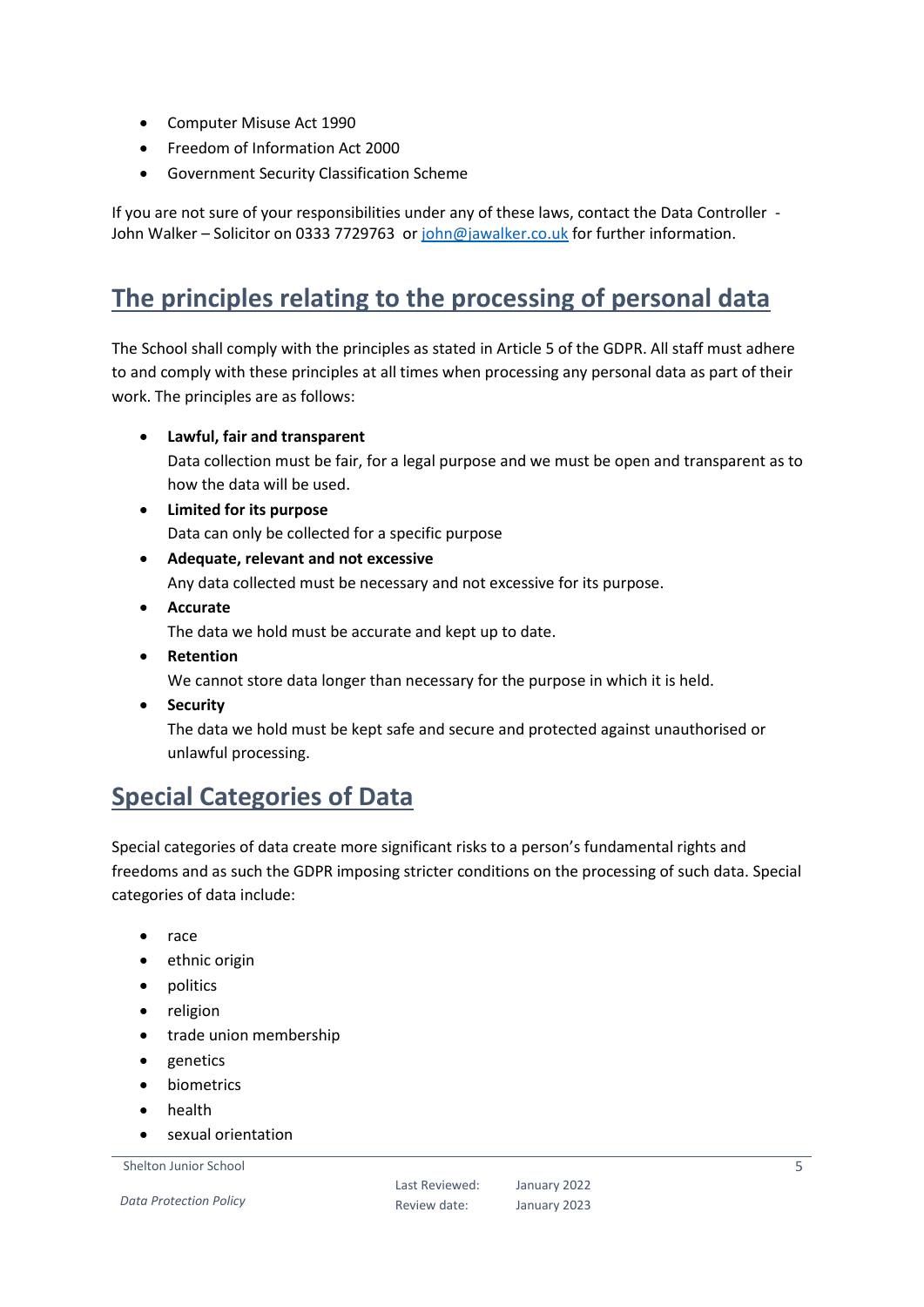In cases where you will be processing such data there is a higher threshold under the Regulations. There are a separate set of conditions, one of which must be satisfied before any data above is processed. These conditions can be found on the [ICO's website](https://ico.org.uk/for-organisations/guide-to-the-general-data-protection-regulation-gdpr/lawful-basis-for-processing/special-category-data/).

# <span id="page-5-0"></span>**Criminal Offence Data**

Under the GDPR there are specific rules regarding the processing of personal data relating to criminal convictions and offences. Such data shall be carried out only under the control of official authority or when the processing is authorised by law providing for appropriate safeguards for the rights and freedoms of data subjects. The principles in section 4 of this policy will also apply to this data. Even if you have a condition for processing offence data, you can only keep a comprehensive register of criminal convictions if you are doing so in an official capacity.

# <span id="page-5-1"></span>**Accountability and transparency**

As an employee of Shelton Junior School you must ensure accountability and transparency in all use of personal data. You must show how we comply with each Principle. You are responsible for keeping a written record of how all the data processing activities you are responsible for comply with each of the Principles. This must be kept up to date and must be approved by the DPO.

To comply with data protection laws and the accountability and transparency Principle of GDPR, we must demonstrate compliance. You are responsible for understanding your particular responsibilities to ensure we meet the following data protection obligations:

- Fully implement all appropriate technical and organisational measures
- Maintain up to date and relevant documentation on all processing activities through the completion of the information inventory.
- Conducting Privacy Impact Assessments where required
- Ensuring data sharing agreements are in place when sharing personal data with third parties.
- Implement measures to ensure privacy by design and default, including:
	- o Data minimisation
	- o Ensuring data is accurate and up to date
	- o Ensuring your service areas corporate privacy notice covers any sharing you do to provide transparency.

#### <span id="page-5-2"></span>**Processing data fairly and lawfully**

When processing any personal data you must ensure that there is a sufficient legal basis to do so. This is a requirement under the GDPR, it is your responsibility to ensure that you check the lawful basis for processing or sharing any personal data you process and make sure this is clearly recorded. If you are unsure as to which lawful basis may apply please contact Derby City Council's Information Governance Team on: [data.protection@derby.gov.uk](mailto:data.protection@derby.gov.uk) or call: 640763.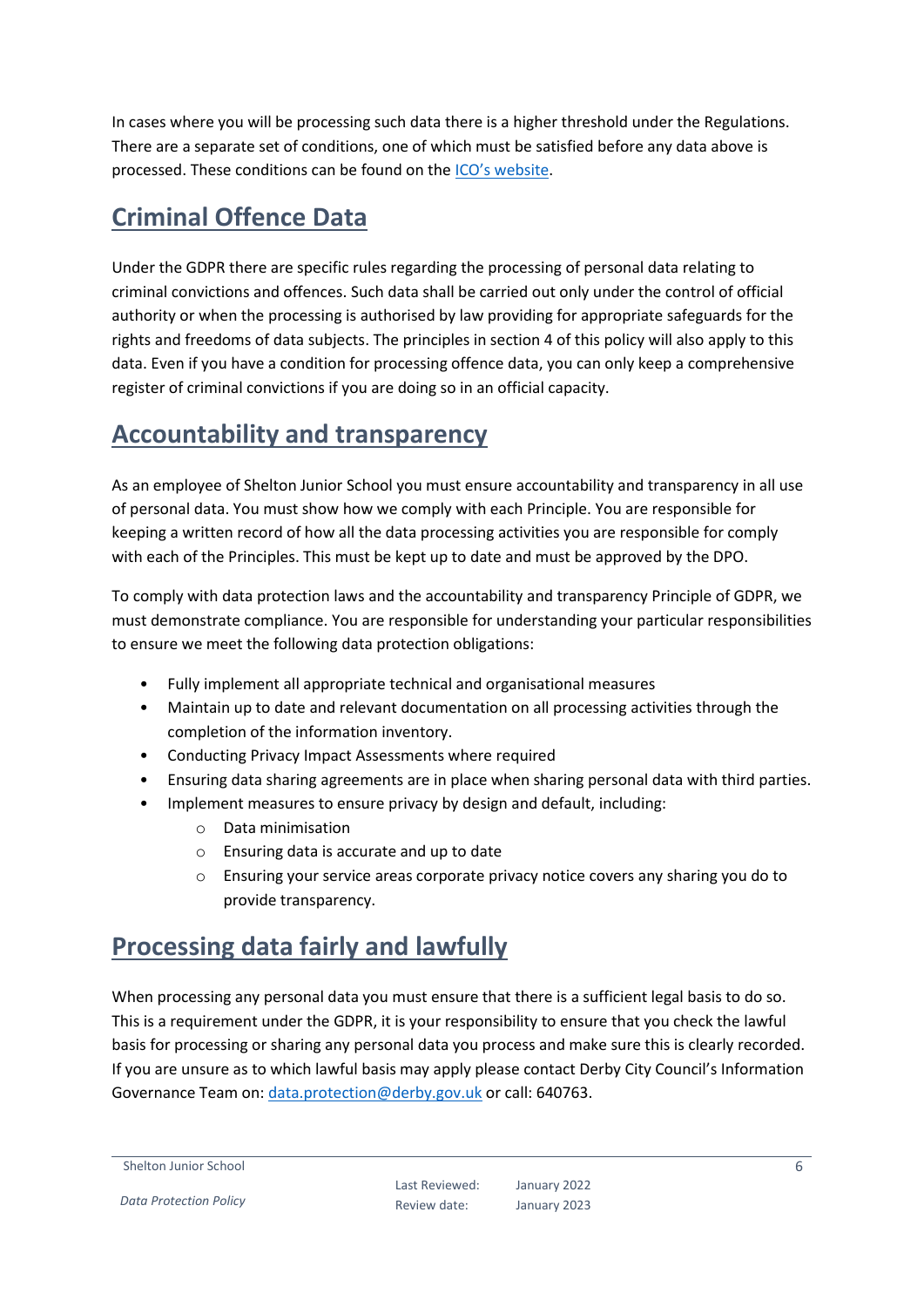You must meet at least one of the six conditions before processing any personal data, the conditions can be found at the [ICO's website](https://ico.org.uk/for-organisations/guide-to-the-general-data-protection-regulation-gdpr/lawful-basis-for-processing/) along with guidance as to when they might apply.

#### *Deciding which condition to rely on*

When making an assessment of the relevant lawful basis, you must first establish that the processing is necessary. This means the processing must be a targeted, appropriate way of achieving the stated purpose. You cannot rely on a lawful basis if you can reasonable achieve the same purpose by some other means.

Our commitment to the first principle requires us to document this process and show that we have considered which lawful basis best applies to each processing purpose, and fully justify these decisions.

#### <span id="page-6-0"></span>**Consent**

Consent should not be a default legal basis, you should only request consent where you do not have an alternative legal basis such as a legal obligation or public interest reason. Under the GDPR, stricter regulations will affect how we ask for and obtain consent to use an individual's personal data. Under the GDPR consent must be clear, informed and unambiguous and most importantly must be opt-in and provided by way of a clear and affirmative action.

### <span id="page-6-1"></span>**Sharing information with third parties**

You must ensure that there is an Information Sharing or Information Processing Agreement is in place when any sharing personal information with third parties external to the School, there may be rare exceptions to this, such exceptions will be dependent on the relationship with the other party/parties, please seek advice from Derby City Council's Information Governance Team if you think an exception applies.

Asset owners must consult with and agree any new Information Sharing or Information Processing Agreements.

You must ensure that any sharing or processing is referenced in your privacy notice. (see s.11 for more information on privacy notices)

There may also be occasions where information needs to be sent to third parties for the purpose of investigating crime or in relation to taxation, in these cases you must consult with Derby City Council's Information Governance Team and seek their advice before disclosing the information.

#### <span id="page-6-2"></span>**Privacy notices**

We must also ensure that individuals whose data is being processed by us are informed of the lawful basis for processing their data, as well as the intended purpose. This should be communicated via a privacy notice. We have an obligation to communicate privacy notice information regardless

Shelton Junior School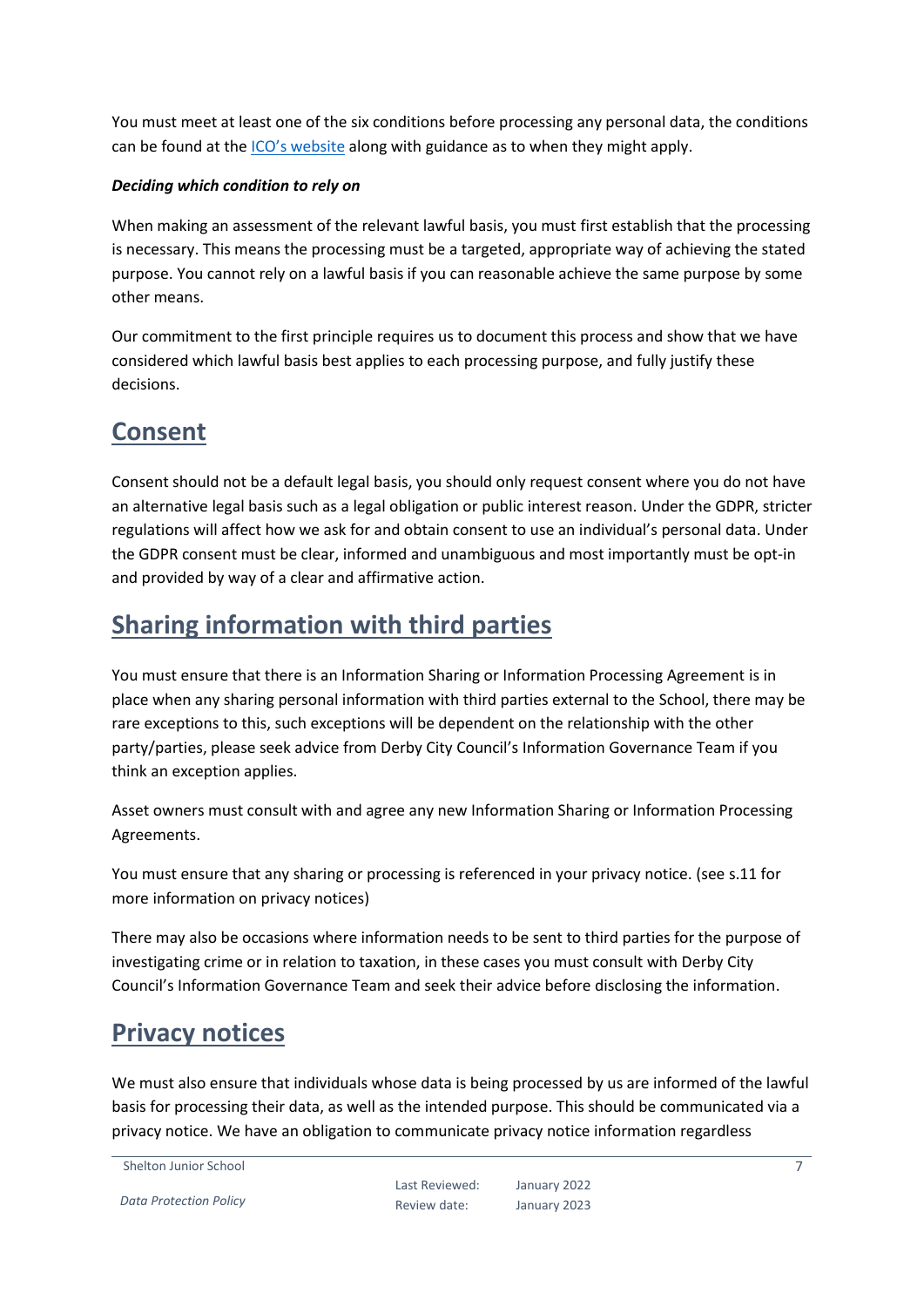whether we have collected the data directly from the individual, or we have received the information from another source.

Shelton Junior School will ensure that our privacy notices are available on the school website.

All officers when collecting personal data face to face, or over the phone must inform individuals of their right to review the School's privacy notices online or request a hard copy.

### <span id="page-7-0"></span>**Accuracy of data**

All staff within the School must ensure that ensure that any personal data we process is accurate, adequate, relevant and not excessive, given the purpose for which it was obtained. We will not process personal data obtained for one purpose for any unconnected purpose unless the individual concerned has agreed to this or would otherwise reasonably expect this.

Individuals may ask that we correct inaccurate personal data relating to them. If you believe that information is inaccurate you should take steps to amend the information and seek to inform the data subject. If you receive any requests to rectify information you must promptly refer these to Derby City Council's Information Governance Team on: [data.protection@derby.gov.uk](mailto:data.protection@derby.gov.uk) or call: 640763.

# <span id="page-7-1"></span>**Data Security**

All staff within the School must ensure that they keep personal data secure and take measures to prevent the accidental loss or destruction of the data. All staff should ensure when processing and storing personal data that they:

- Maintain a record of all processing activities
- Ensure you store data on secure systems
- Ensure you send any personal information by secure email when sending externally
- Ensure information is only accessed by and available to certain people who need to see it

The Information Security Policy details all of the relevant information security obligations. **All Officers must comply with the information security policy.**

#### <span id="page-7-2"></span>**Data breaches**

Any breach of this policy or of data protection laws must be reported as soon as practically possible and within 24 hours of becoming aware of the incident. This means as soon as you have become aware of a breach. The School has a legal obligation to investigate and report any serious data breaches to the ICO within 72 hours.

Please contact Derby City Council's Information Governance Team for further advice should a breach occur. Please also contact John Walker, Solicitor on 0333 772 9763 or [john@jawalker.co.uk](mailto:john@jawalker.co.uk) should a breach occur.

```
Shelton Junior School
```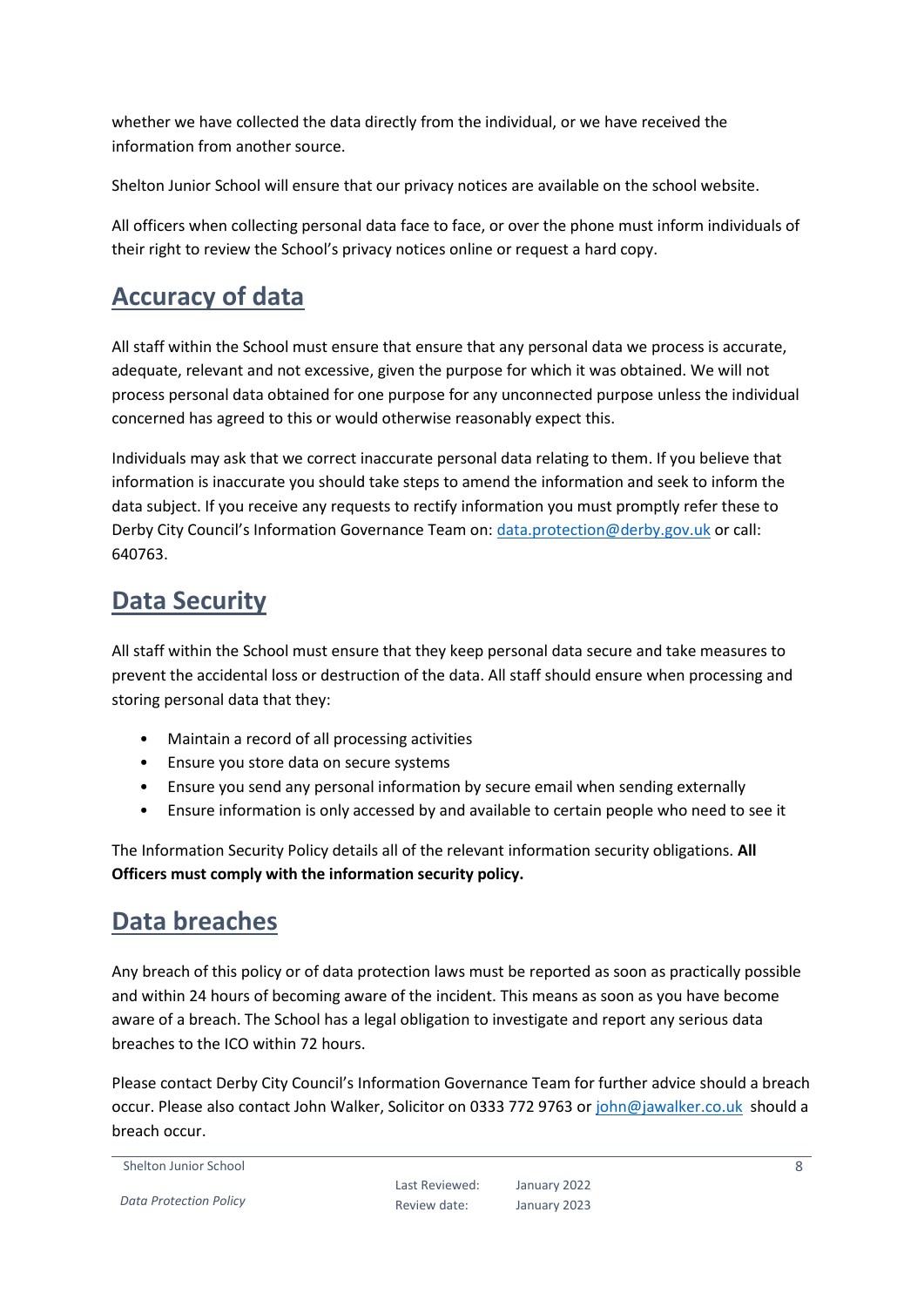In the event of an information security incident; all Officers must comply with the information security policy, specifically s.12.

#### <span id="page-8-0"></span>**Data Storage**

Where personal data is stored you must ensure this is done so securely and adhere to the following:

- In cases when data is stored on printed paper, it should be kept in a secure place where unauthorised personnel cannot access it
- Printed data should be shredded when it is no longer needed
- Data stored on a computer should be protected by strong passwords that are changed regularly.
- Data stored on CDs or memory sticks must be encrypted or password protected and locked away securely when they are not being used
- The Governing Body and designated DPO must approve any cloud used to store data
- Servers containing personal data must be kept in a secure location, away from general office space
- Data should never be saved directly to mobile devices such as laptops, tablets or smartphones
- All servers containing sensitive data must be approved and protected by security software
- Have regard to the Information Security Policy

#### <span id="page-8-1"></span>**Data Retention**

Personal data should only be retained for as long as is necessary for the purpose in which it was collected. See School's Document retention schedule which is available on request from the school office. In the absence of a strict statutory retention period, Information Asset Owners should review the Local Government Association Guidance. Any adopted practices must be compliant and justifiable with the necessity principle imposed by data protection legislation.

### <span id="page-8-2"></span>**Transferring data outside of the EEA**

The GDPR has strict guidelines regarding the sharing of information outside of the European Economic Area (EEA) and to countries outside of the privacy shield. Please refer to the following guidance on the ICO website that provides further guidance and detail around sharing information outside the EEA and the relevant considerations.

If you are considering transferring data to another country please consult with Derby City Council's Information Governance Team in the first instance and they will advise you on whether the transfer can take place.

Shelton Junior School

*Data Protection Policy*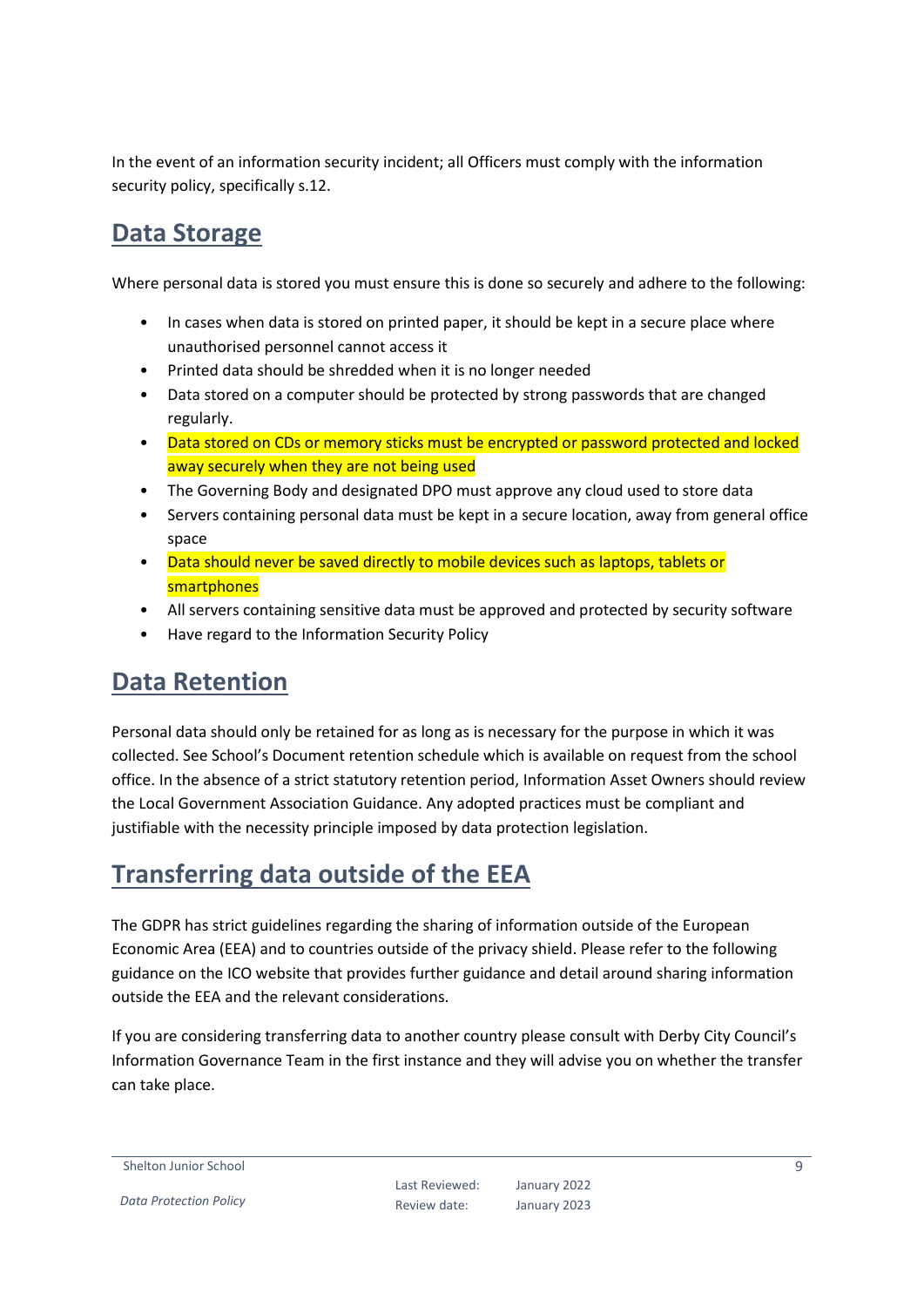# <span id="page-9-0"></span>**Privacy Impact Assessments**

At the start of any project where the processing of personal data will be taking place you need to consider whether a privacy impact assessment will be required. These are mandatory in cases where sensitive data is being processed or where a project involved new technology or some form of surveillance.

In cases where one is required this must be completed at the earliest stage of any project so that the risks are assessed at the outset. Once complete a copy must then be sent to Derby City Council's Information Governance Team at [data.protection@derby.gov.uk](mailto:data.protection@derby.gov.uk) and John Walker, solicitor at [John@jawalker.co.uk](mailto:John@jawalker.co.uk) so that they can advise.

# <span id="page-9-1"></span>**Rights of individuals**

Under the GDPR individuals have a number of rights in respect of the personal data we hold about them, the School must ensure that individuals can exercise these rights. All Officers must recognise any of the following rights as statutory rights:

- Right to be informed  $-$  through privacy notices
- Right of access enabling individuals to access their information through a subject access request (see section 20 for more details).
- Right to rectification amending or rectifying personal data that is inaccurate or incomplete
- Right to erasure deleting or removing an individual's data on request subject to certain exceptions
- Right to restrict processing individuals' right to restrict, block or otherwise suppress the processing of their personal data.
- Right to data portability individuals' right to have their data transferred or provided to them in a machine-readable format
- Right to object individuals' right to object to their data being processed in certain circumstances
- Rights in relation to automated decision making and profiling

all Officers must promptly refer any of the above statutory request to Derby City Council's Information Governance Team and John Walker, Solicitor,in no more than two working days so that we can advise on the next steps.

Not all data protection rights are absolute; Officers shouldn't agree to or take any action toward complying with any requests without seeking advice from the Council's IG team and John Walker.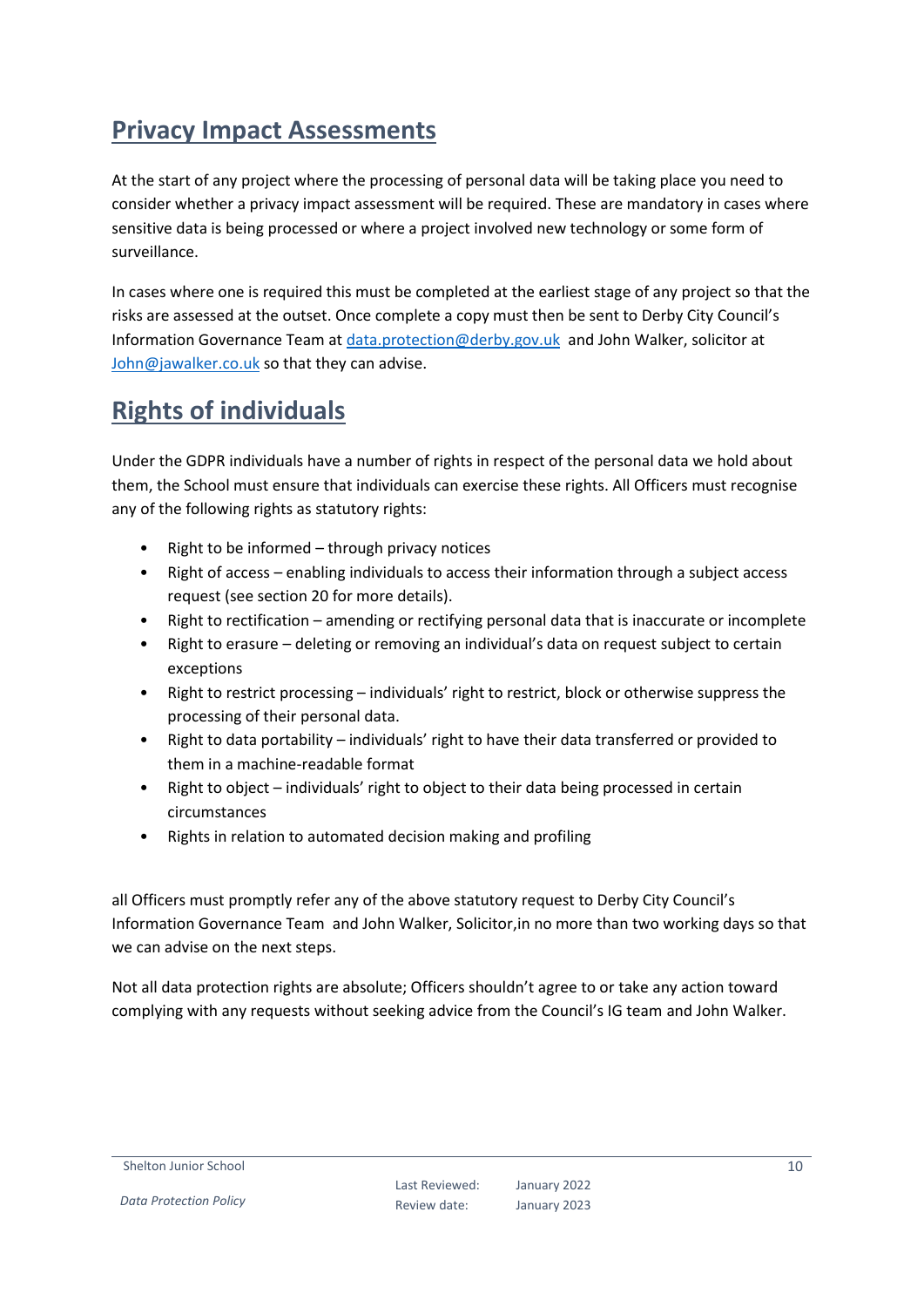# <span id="page-10-0"></span>**Subject Access Requests**

Individuals have a right to access any personal information the School holds about them subject to certain exemptions. Such a request can be received electronically, letter or over the phone and must be complied with within one month.

In cases where someone asks you for their personal information over the phone write down the relevant detail and ask them if they are willing to put the request in writing. Remember they don't have to put the request in writing so if they refuse the phone request is sufficient. It is therefore very important that you take down as much detail about the request as possible.

Further details about the Subject Access Request process can be requested from the school office.

#### <span id="page-10-1"></span>**Authorised Users**

Authorised users will only have access to personal information where that access is essential to their duties. Authorised users should discuss with their line manager any instance where access rights require clarification. Access rights are not to be regarded as permanent and are subject to change at any time depending upon the nature of the duties being fulfilled by the authorised user.

Authorised users with access to personal information must be familiar with the requirements of the General Data Protection Regulation 2016 and familiar with the content of this policy.

Authorised users should only record information about an individual which is relevant, and should be aware that they may be required to justify what has been written and be prepared for that information to be released as part of a subject access request.

Any authorised user who is found to have inappropriately divulged personal information will be subject to investigation under the School's disciplinary procedure, which may result in dismissal and possible legal action.

All authorised users must follow good practice as indicated by the GDPR and any such codes of practice issued by the Office of the Information Commissioner or the School, when processing personal data.

### <span id="page-10-2"></span>**Direct Marketing**

The School will not participate in direct marketing practices in the absence of:

- Explicit consent from the data subject
- A legitimate interest reason Officers must conduct a balancing exercise before seeking to rely on a legitimate interest reason.

Even where legitimate interests or explicit consent has been established, all correspondence and the relevant webpages must include opt-out options.

Shelton Junior School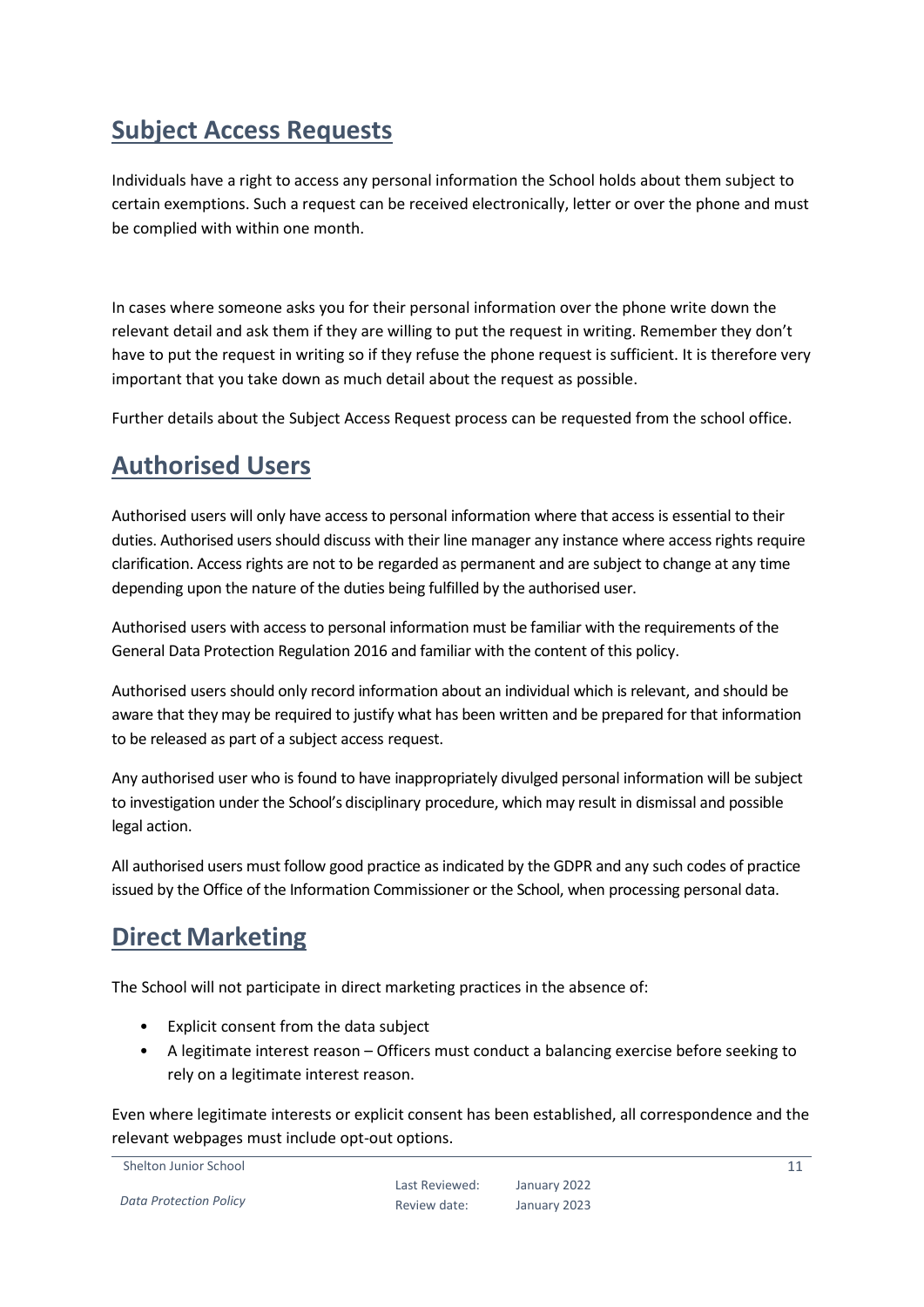All individuals must be given the opportunity to opt-in to receive material at the point of data collection.

The appropriate opt-in mechanisms must be put in place where third party marketing or advertising materials are distributed to named individuals. In situations where this cannot be feasibly done, the materials must not be distributed.

# <span id="page-11-0"></span>**Our responsibilities**

By following and maintaining strict safeguards and controls, the School has to:

- Designate a Senior Information Risk Owner responsible for information risk
- Have an Information Governance Team or support service available to them responsible for gathering and distributing information and issues relating to information security, the GDPR and other related legislation.
- Have a designated departmental Information Asset Owner, responsible for issues relating to information security and the GDPR within their own department
- Make sure that all activities that relate to the processing of personal data have the correct safeguards and controls to make sure of information security and compliance with the GDPR.
- Make sure that all contracts and service level agreements (SLA) between the School and external organisations, including contract staff refers to GDPR
- Work towards adopting, as best practice, the key principles of ISO 27001 & ISO 17799 the International Standard for Information Security.
- Ensure that all staff are fully aware of the content of this policy and handle personal data in line with this policy.
- Ensure all staff have training in relation to information governance and data protection.

# <span id="page-11-1"></span>**Responsibilities of all staff**

- Fully understand your data protection obligations
- Check that any data processing activities you are dealing with comply with our policy and are justified
- Do not use data in any unlawful way
- Do not store data incorrectly, be careless with it or otherwise cause us to breach data protection laws and our policies through your actions
- Comply with this policy at all times
- Raise any concerns, notify any breaches or errors, and report anything suspicious or contradictory to this policy or our legal obligations without delay
- Managers are responsible for ensuring that this policy is communicated to all employees including temporary staff and that it is adhered to. It must be communicated to all contractors, agents and partners working for or on behalf of the School.
- All authorised users must ensure that any request for information they receive is dealt with in line with the requirements of the GDPR and that they comply with this policy.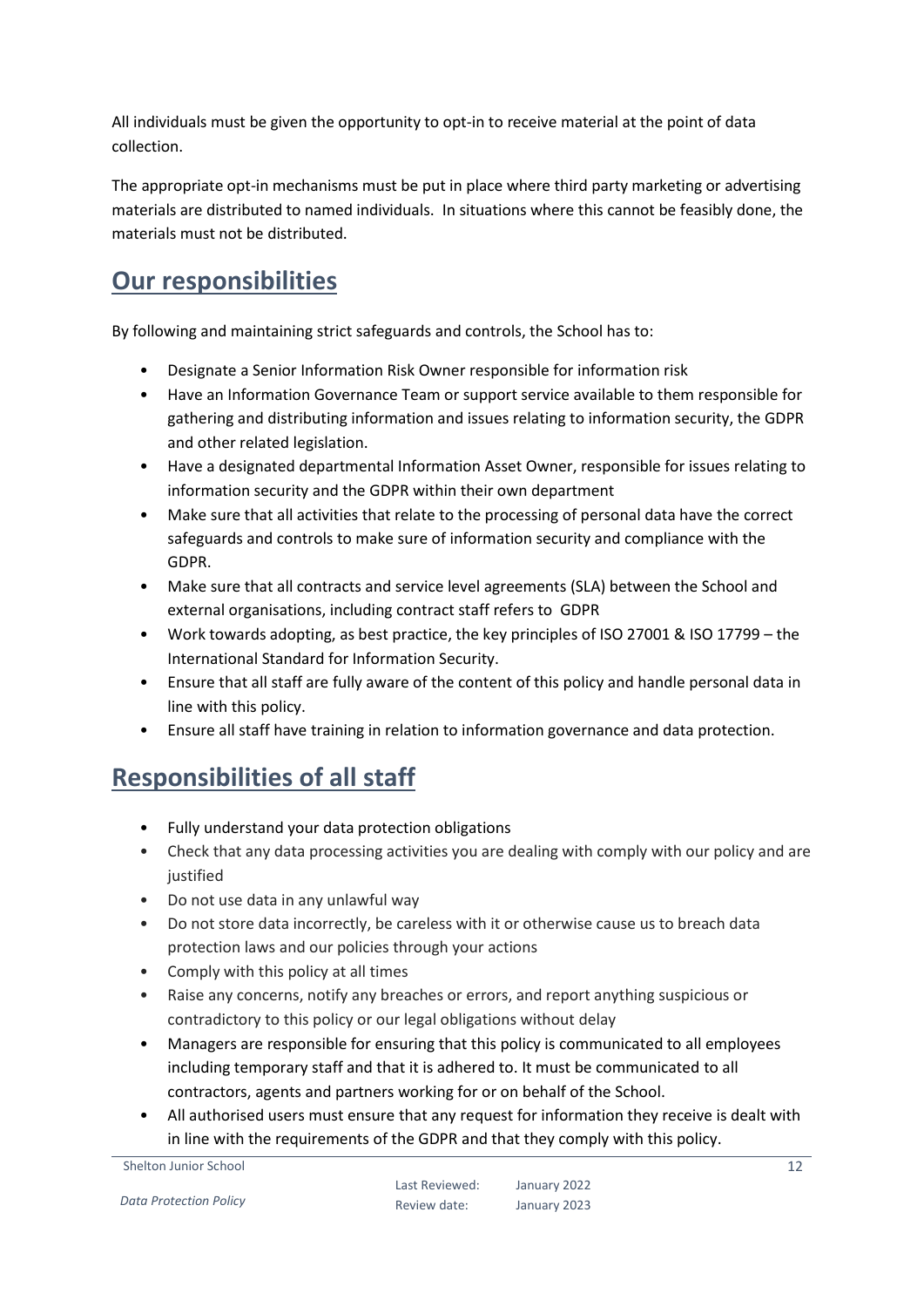- Managers are responsible for ensuring all employees complete the mandatory DPA training.
- All elected members, contractors, agents and partners working for or on behalf of the Council must complete the mandatory DPA training.

#### <span id="page-12-0"></span>**Compliance with the Data Protection Policy**

*The Governing Body* is responsible for monitoring compliance with this policy.

If employees knowingly do not comply with School's policies, procedures or guidelines, the Governing Body may take appropriate action in accordance with the Employee Code of Conduct.

#### <span id="page-12-1"></span>**Other Relevant Policies, Standards and Procedures**

These can be found on the school website or by contact Derby City Council's Information [Governance Team](mailto:data.protection@derby.gov.uk) on: [data.protection@derby.gov.uk.](mailto:data.protection@derby.gov.uk)

# <span id="page-12-2"></span>**Contact Details**

Please contact the John Walker with enquiries about this or any other referenced policy, procedure or law.

Email to: [john@jawalker.co.uk](mailto:john@jawalker.co.uk) ( solicitor)

Telephone: 0333 772 9763